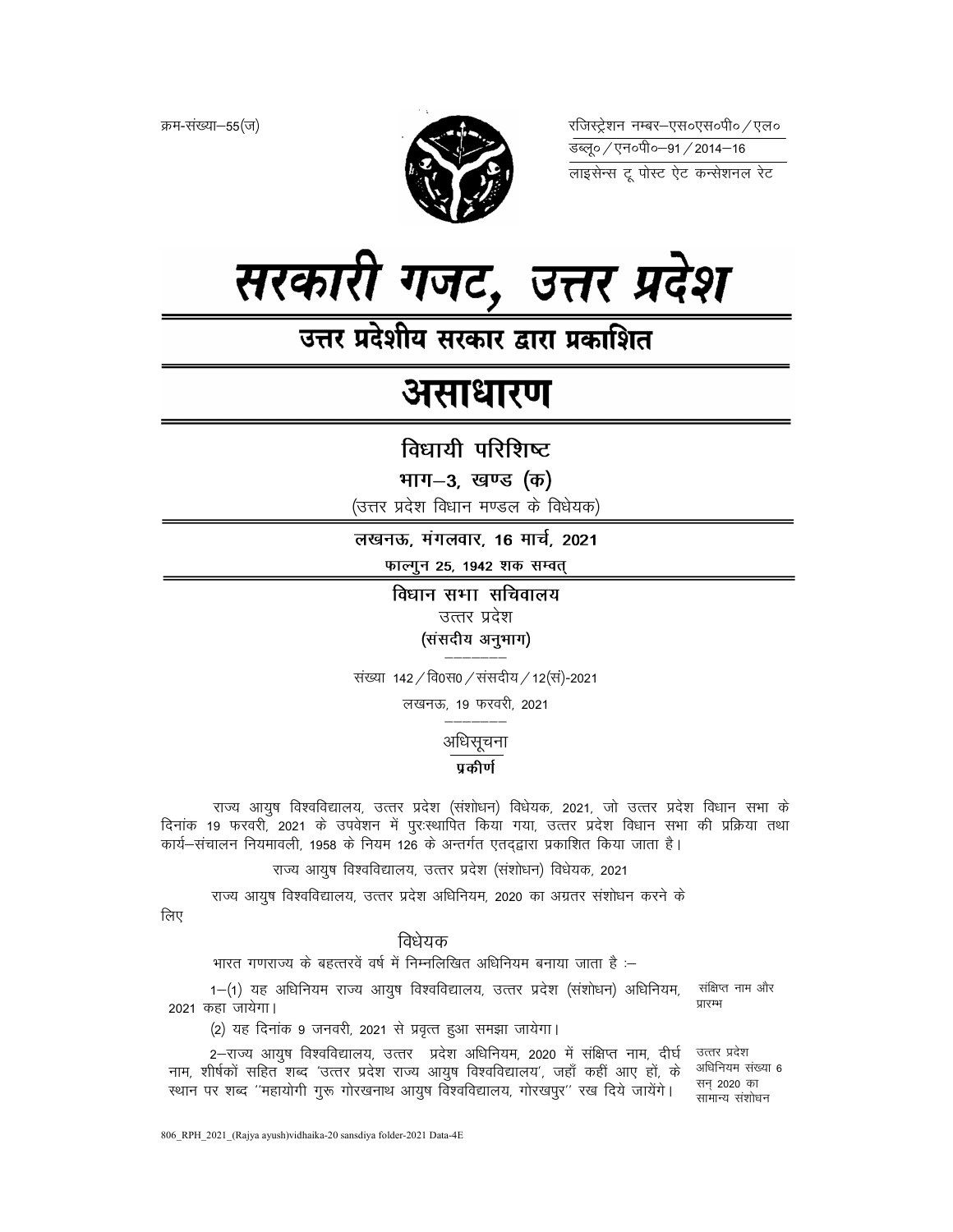उत्तर प्रदेश असाधारण गजट, 16 मार्च, 2021

निरसन और 3–(1) राज्य आयुष विश्वविद्यालय, उत्तर प्रदेश (संशोधन) उत्तर प्रदेश व्यावृत्ति अध्यादेश संख्या 1 अध्यादेश, 2021 एतदद्वारा निरसित किया जाता है। सन 2021 (2) ऐसे निरसन के होते हुए भी उपधारा (1) में निर्दिष्ट अध्यादेश द्वारा यथा संशोधित मूल अधिनियम के उपबंधों के अधीन कृत कोई कार्य या की गई कोई कार्यवाही, इस अधिनियम द्वारा यथा संशोधित मूल अधिनियम के सह प्रत्यर्थी उपबंधों के अधीन कृत या की गई समझी जायेगी मानो इस अधिनियम के उपबंध सभी सारवान समयों में प्रवृत्त थे।

# उद्देश्य और कारण

उत्तर प्रदेश स्थित गोरखपुर में भारतीय आयुर्वेद, योग, प्राकृतिक चिकित्सा, यूनानी, सिद्धा और होम्योपैथी आयुर्विज्ञान प्रणाली में अध्यापन तथा अनुसंधान हेतु एक आयुष विश्वविद्यालय की स्थापना का उपबंध करने के लिये उत्तर प्रदेश राज्य आयुष विश्वविद्यालय अधिनियम, 2020 (उत्तर प्रदेश अधिनियम संख्या 6 सन 2020) अधिनियमित किया गया था।

2-गोरखपुर, भारत में 'नाथ' धार्मिक अभिधान तथा मठीय आन्दोलन की शैव उप-परम्परा के सम्प्रवर्तक महायोगी बाबा गोरखनाथ की तपस्थली है। आयुर्वेदिक अध्ययन विषयों यथा 'रसशास्त्र' तथा 'भैषज्य कल्पना' पर रचित और 'नाथ' साहित्य योग तथा शैलतल से सम्बन्धित पुस्तकों में प्रकाशित उनकी कृतियाँ, आयुर्वेद ज्ञानार्जनों की प्रमुख अंग हैं। समृद्ध ऐतिहासिक और सांस्कृतिक पृष्ठभूमि वाले गोरखपुर जैसे पवित्र स्थल पर आयुष विश्वविद्यालय स्थापित होना गौरव की बात है।

3-पूर्वोक्त को दृष्टिगत रखते हुए उक्त विश्वविद्यालय का नाम परिवर्तन करके महायोगी गुरू गोरखनाथ आयुष विश्वविद्यालय, गोरखपुर, उत्तर प्रदेश करने का विनिश्चय किया गया था।

4-चूँकि राज्य विधान मण्डल सत्र में नहीं था और पूर्वोक्त विनिश्चय को क्रियान्वित करने के लिये तत्काल विधायी कार्यवाही करनी आवश्यक थी, अतः राज्यपाल द्वारा दिनांक 9 जनवरी, 2021 को राज्य आयुष विश्वविद्यालय, उत्तर प्रदेश (संशोधन) अध्यादेश, 2021 (उत्तर प्रदेश अध्यादेश संख्या 1 सन् 2021) प्रख्यापित किया गया।

5-यह विधेयक पूर्वोक्त अध्यादेश को प्रतिस्थापित करने के लिये पूर:स्थापित किया जाता है।

डा0 धर्म सिंह सैनी. राज्य मंत्री (स्वतंत्र प्रभार), आयुष ।

> आज्ञा से. प्रदीप कुमार दुबे, प्रमुख सचिव।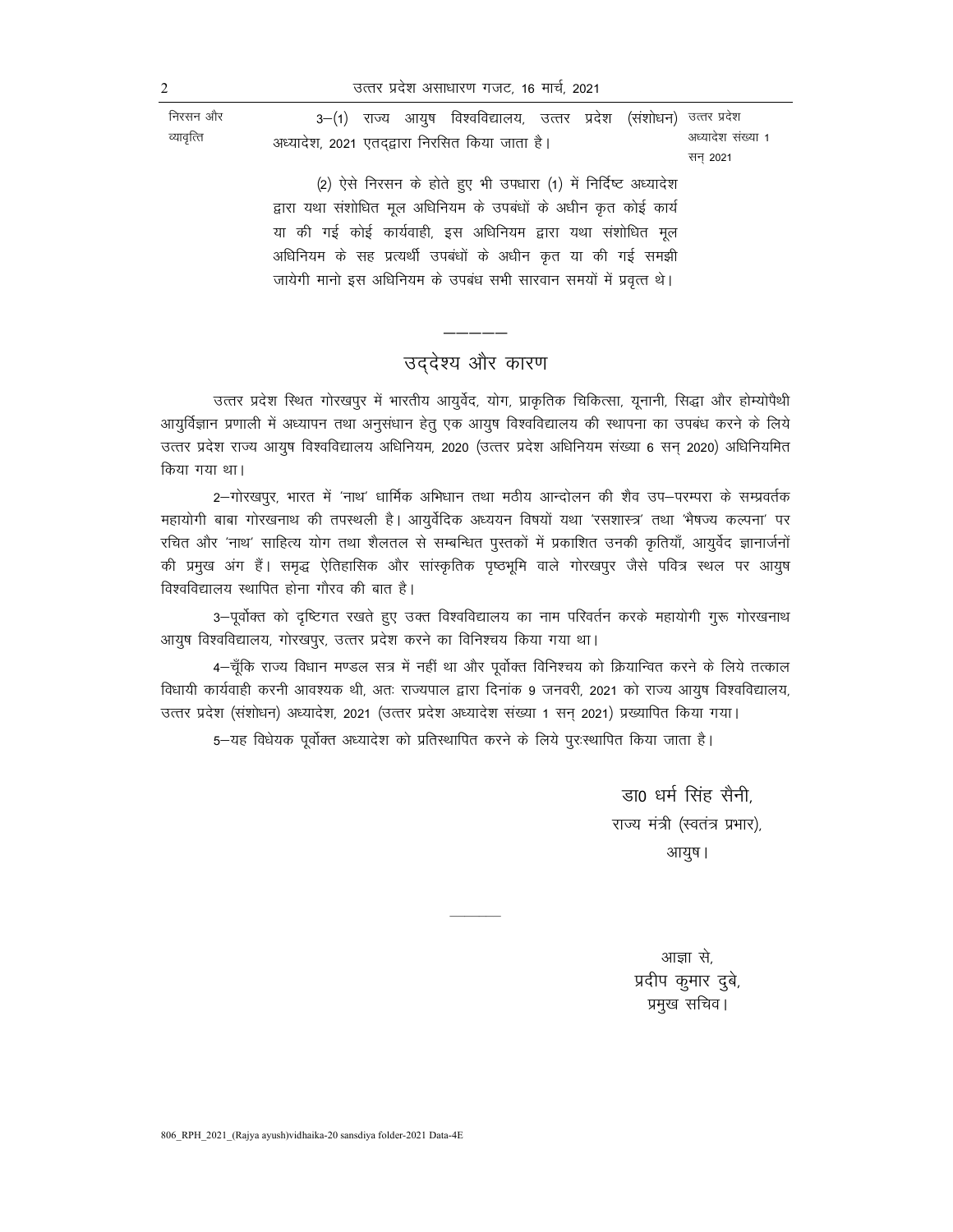#### UTTAR PRADESH SARKAR

SANSADIYA KARYA ANUBHAG-1 ———

No. 229/XC-S-1–21-13S-2021 Dated Lucknow, March 16, 2021

# ——— NOTIFICATION

#### **MISCELLANEOUS**

IN pursuance of the provisions of clause (3) of Article 348 of the Constitution, the Governor is pleased to order the publication of the following English translation of the "Rajya Ayush Vishvavidyalaya, Uttar Pradesh (Sanshodhan) Vidheyak, 2021" introduced in the Uttar Pradesh Legislative Assembly on February 19, 2021:

#### THE STATE AYUSH UNIVERSITY, UTTAR PRADESH (AMENDMENT) BILL, 2021

### A BILL

#### further to amend the State Ayush University, Uttar Pradesh Act, 2020.

IT IS HEREBY enacted in the Seventy-second Year of the Republic of India as follows :–

1. (1) This Act may be called the State Ayush University, Uttar Pradesh (Amendment) Act, 2021.

(2) It shall be deemed to have come into force with effect from January 9, 2021.

2. In the State Ayush University, Uttar Pradesh Act, 2020 for the words 'Uttar Pradesh State Ayush University' wherever occuring including the short title, long title, headings, the words "Maha Yogi Guru Gorakhnath Ayush University, Gorakhpur" shall be substituted.

Repeal and 3. (1) The State Ayush University, Uttar Pradesh (Amendment) Ordinance, 2021 is hereby repealed.

> (2) Notwithstanding such repeal, anything done or any action taken under the provisions of the principal Act as amended by the Ordinance referred to in sub-section (1) shall be deemed to have been done or taken under the corresponding provisions of the principal Act as amended by this Act as if the provisions of this Act were in force at all material times.

#### STATEMENT OF OBJECTS AND REASONS

————

The Uttar Pradesh State Ayush University Act, 2020 (U.P. Act no. 6 of 2020) was enacted to provide for the establishment of an Ayush University at Gorakhpur in Uttar Pradesh for teaching and research in Indian Medicine Systems of Ayurveda, Yoga and Naturopathy, Unani, Siddha and Homoeopathy.

2. Gorakhpur is the taposthali of Maha Yogi Baba Gorakhnath who is considered to be the founder of the Shaiva sub-tradition of 'Nath' religious denomination and monastic movement in India. His works authored on subjects of Ayurveda studies such as Rasashastra and Bhaishajya Kalpana which are published in books pertaining to 'Nath' literature, Yoga and Shailtal, form a part of Ayurveda's salient learnings. It is a matter of pride that the Ayush University is established in a holy place like Gorakhpur which has such a rich historic and cultural background.

806\_RPH\_2021\_(Rajya ayush)vidhaika-20 sansdiya folder-2021 Data-4E

saving

Short title and commencement

General Amendment of U.P. Act no. 6 of 2020

U.P. Ordinance no. 1 of 2021